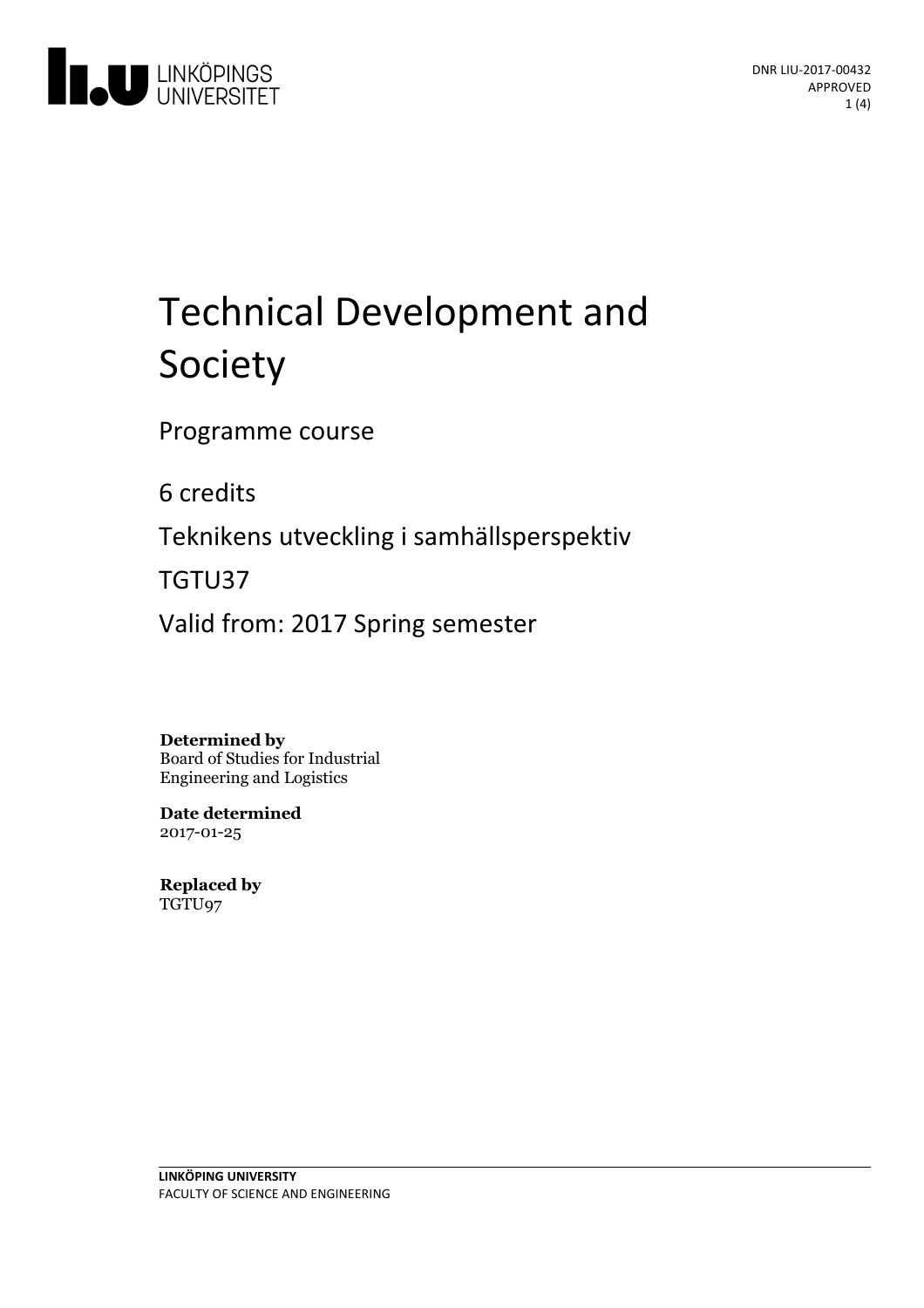# Main field of study

No Main Field of Study

### Course level

First cycle

### Advancement level

 $G_1X$ 

# Course offered for

Civic Logistics, Bachelor's Programme

#### Entry requirements

Note: Admission requirements for non-programme students usually also include admission requirements for the programme and threshold requirements for progression within the programme, or corresponding.

# Intended learning outcomes

The aims of the course are to give a general introduction to and frame of reference for the study of technology and technological development from a societaland historical perspective. The main focus of the course is on the problems that are the subject of research at the Institute of Tema Research, Technology and Social Change.

## Course content

A selection of the topics below will form the basis of the lectures: The grammar of the debate on technology. Technology and ethics. Theories on technology and science. Evaluating technology from a historical perspective. New Nordic perspective. Technology in an international perspective. Small businesses and technology. Technology and power. Swedish technology policy in the post-war period. The mass-medial society, knowledge and the future.

# Teaching and working methods

The course is given as a serie of lectures and seminars. The students complete an essay assignment.

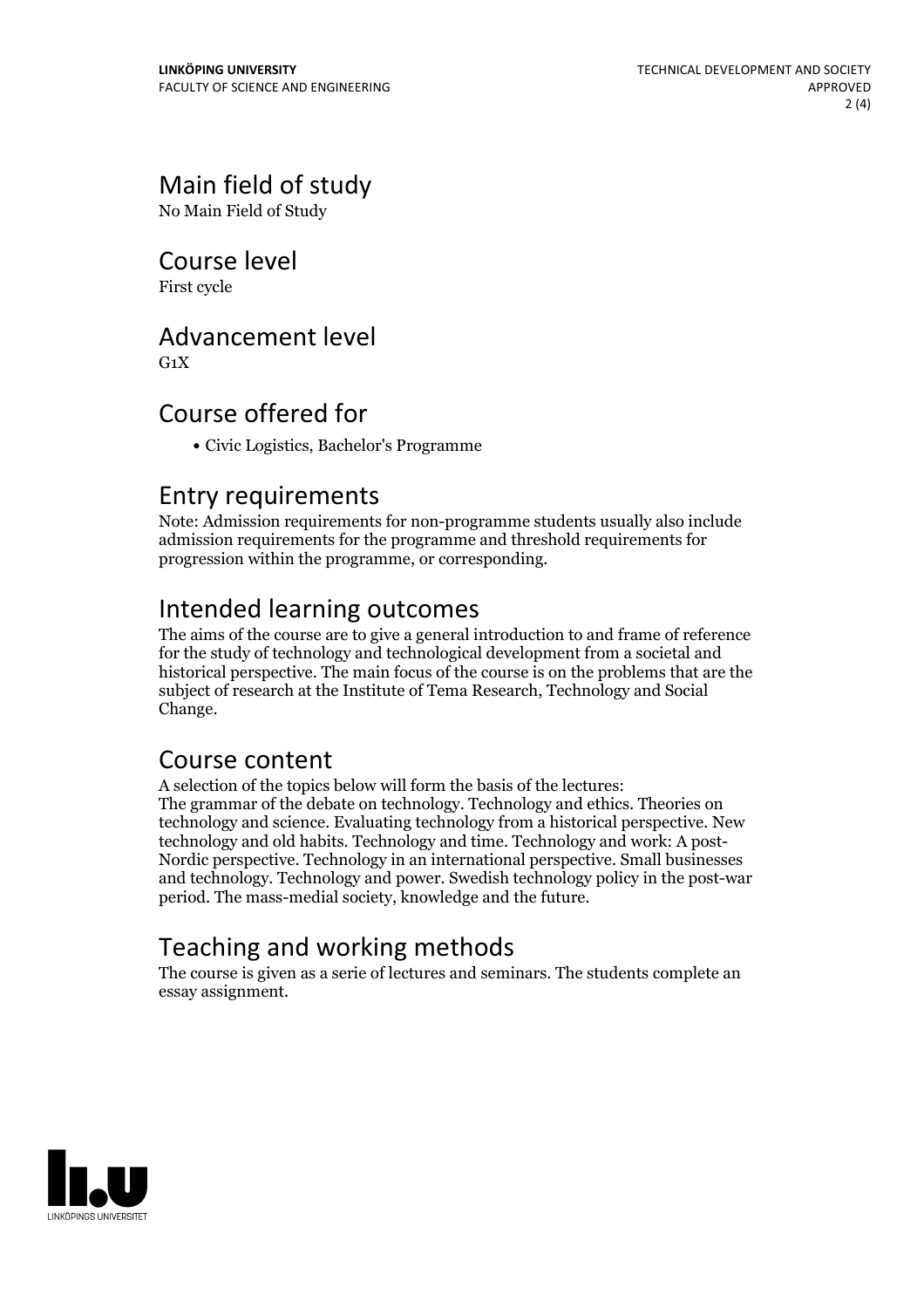# Examination

|                                                                               | UPG4 Active participation at discussions | 3 credits U, G |     |
|-------------------------------------------------------------------------------|------------------------------------------|----------------|-----|
| UPG5 Essay                                                                    |                                          | 2 credits      | U.G |
|                                                                               | UPG6 Essay presentation                  | 1 credits U.G  |     |
| Grades are given as 'Fail' or 'Pass'. For a Pass, the requirements are active |                                          |                |     |
| presence in all evamining seminars and an approved essay Absence is           |                                          |                |     |

presence in all examining seminars and an approved essay. Absence is compensated with a written analysis of the texts that have been treated. Grades are given as'Pass' or 'Fail'.

#### Grades

Two-grade scale, U, G

## Department

Institutionen för Tema

# Director of Studies or equivalent

Maria Eidenskog

#### Examiner

Wiktoria Glad

## Education components

Preliminary scheduled hours: 26 h Recommended self-study hours: 134 h

# Course literature

#### **Additional literature**

#### **Books**

Gyberg, Per, Hallström, Jonas, (2009) *Världens gång - teknikens utveckling : om samspelet mellan teknik, människa och samhälle* ISBN: 9789144050898 Lund : Studentlitteratur, 2009